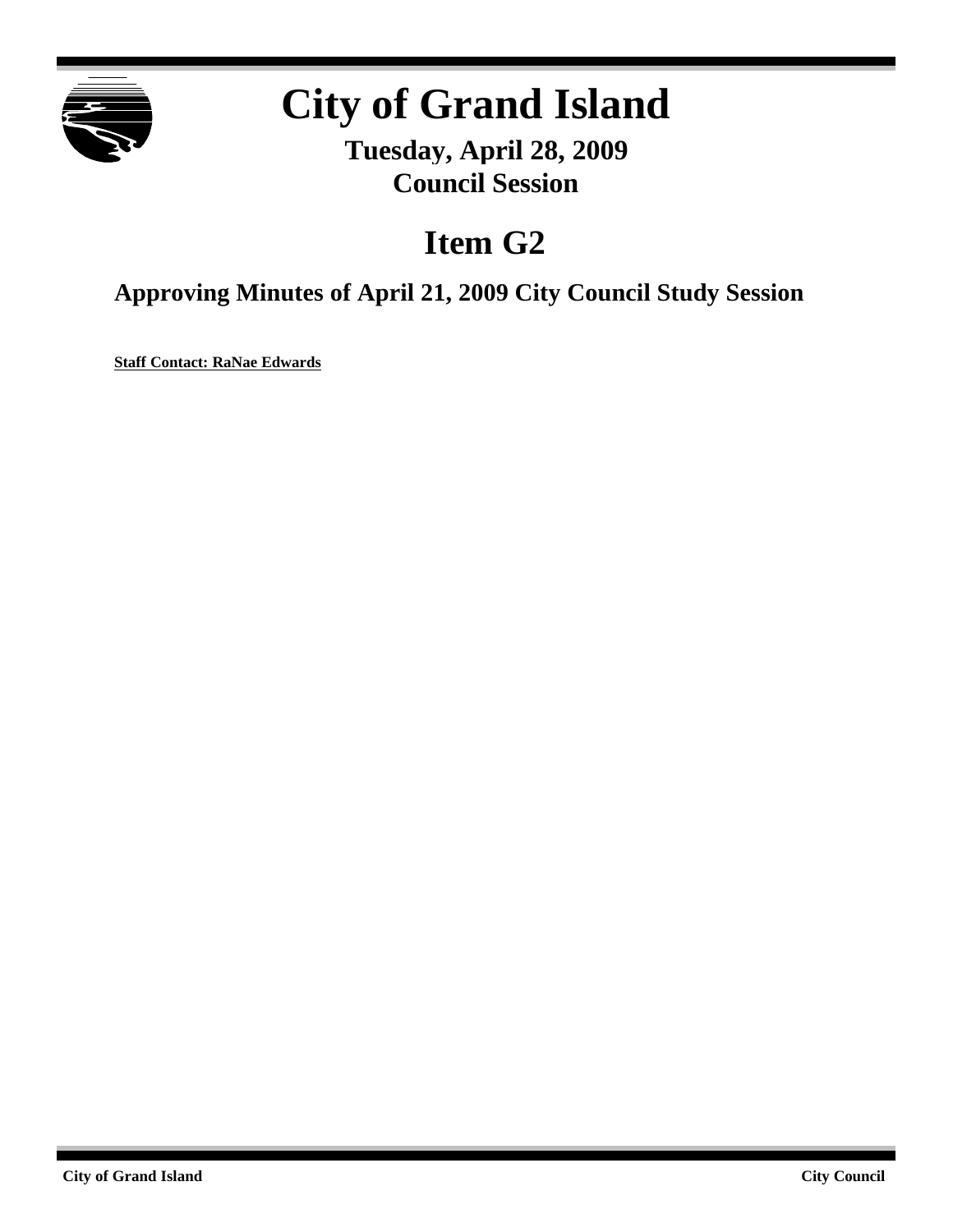#### CITY OF GRAND ISLAND, NEBRASKA

#### MINUTES OF CITY COUNCIL STUDY SESSION April 21, 2009

Pursuant to due call and notice thereof, a Study Session of the City Council of the City of Grand Island, Nebraska was conducted in the Community Meeting Room of City Hall, 100 East First Street, on April 21, 2009. Notice of the meeting was given in the *Grand Island Independent* on April 15, 2009.

Mayor Margaret Hornady called the meeting to order at 7:00 p.m. The following Councilmember's were present: Gericke, Nickerson, Ramsey, Dugan, Carney, Haase, Gilbert, Niemann, and Meyer. Councilmember Zapata was absent. The following City Officials were present: City Administrator Jeff Pederson, City Clerk RaNae Edwards, Assistant City Attorney Wes Nespor, and Finance Director David Springer.

### INVOCATION was given by Mayor Margaret Hornady followed by the PLEDGE OF ALLEGIANCE.

Presentation by SCORE Group. Brian Gallagher, Chairman of the Greater Grand Island Sports Council presented a PowerPoint presentation explaining the benefits of recruiting, organizing, and hosting sporting events in our community. Economic benefits as well as quality of life enhancements were mentioned. Also mentioned was the 2010 and 2011 NSAA State Volleyball Championships to be hosted by Hastings and Grand Island.

The following events had been hosted by Grand Island:

- National 4-H Shooting Invitational
- NE Cheer & Dance Championship
- Soccer Showcase

Other possible events that could be hosted were:

- Bowling
- Basketball
- Gymnastics
- Darts/Pool
- Cycling
- Tennis
- Dog Agility
- Remote Controlled Cars
- Other NSAA Championships

Requested were funds from the city to help host these events. Discussion was held on the amount of assistance. Mr. Gallagher stated an annual support of \$100,000 handled through the Convention Visitors Bureau was requested. Orv Qualsett commented on the importance of recognition Grand Island was receiving through these events.

Transmission Line and Substation Engineering Study; Northern Interconnection Route Analysis. Gary Mader, Utilities Director reported that Advantage Engineering, Inc. had been hired to do a